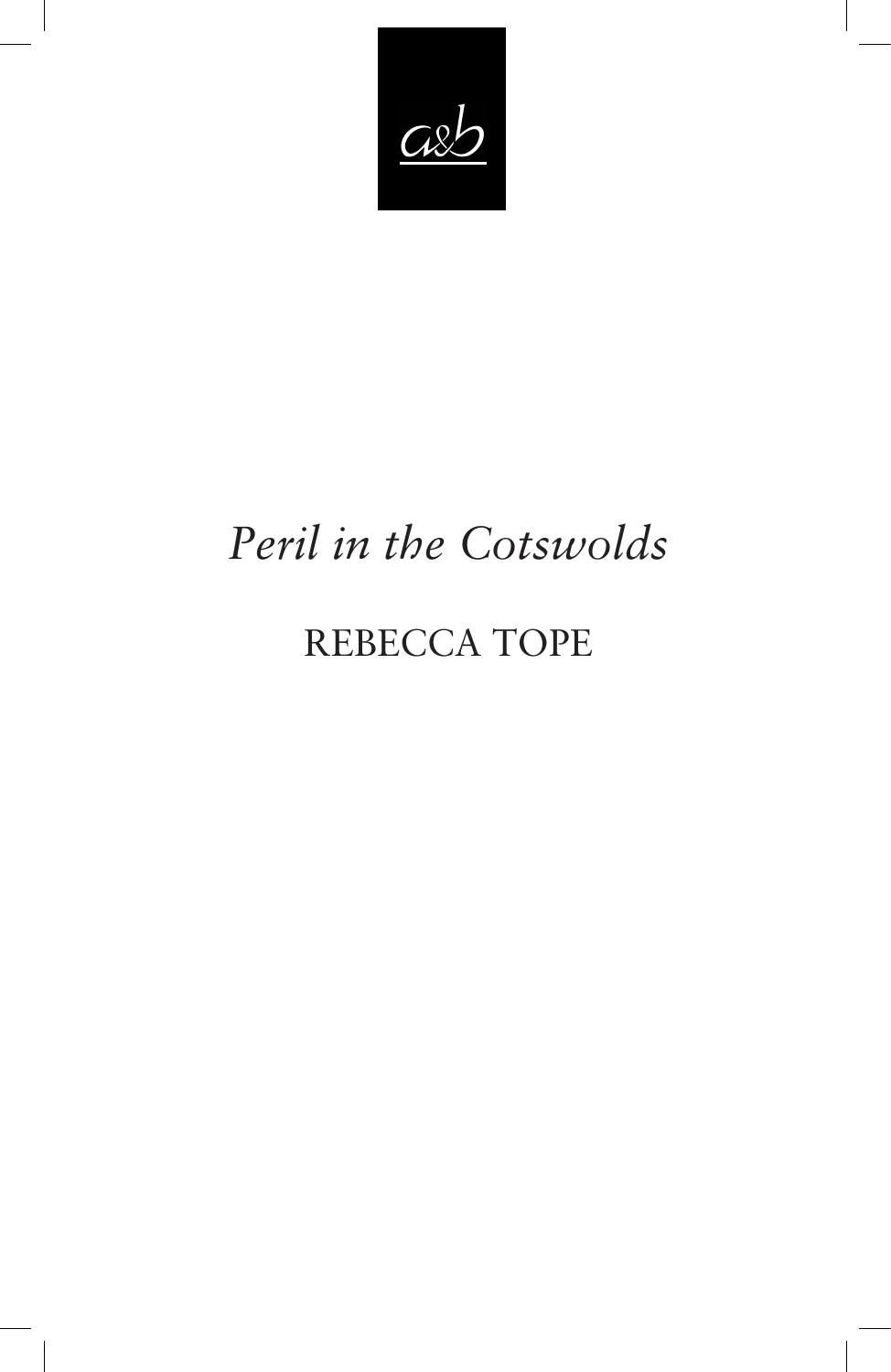Allison & Busby Limited 12 Fitzroy Mews London W1T 6DW *allisonandbusby.com*

First published in Great Britain by Allison & Busby in 2017.

Copyright © 2017 by Rebecca Tope

The moral right of the author is hereby asserted in accordance with the Copyright, Designs and Patents Act 1988.

> *All characters and events in this publication, other than those clearly in the public domain, are fictitious and any resemblance to actual persons, living or dead, is purely coincidental.*

All rights reserved. No part of this publication may be reproduced, stored in a retrieval system, or transmitted, in any form or by any means without the prior written permission of the publisher, nor be otherwise circulated in any form of binding or cover other than that in which it is published and without a similar condition being imposed on the subsequent buyer.

> A CIP catalogue record for this book is available from the British Library.

> > First Edition

ISBN 978-0-7490-2168-9

Typeset in 12/17.2 pt Sabon by Allison & Busby Ltd.

Paper used in this publication is from sustainably managed sources. All of the wood used is procured from legal sources and is fully traceable. The producing mill uses schemes such as ISO 14001 to monitor environmental impact.

> Printed and bound by CPI Group (UK) Ltd, Croydon, CR0 4YY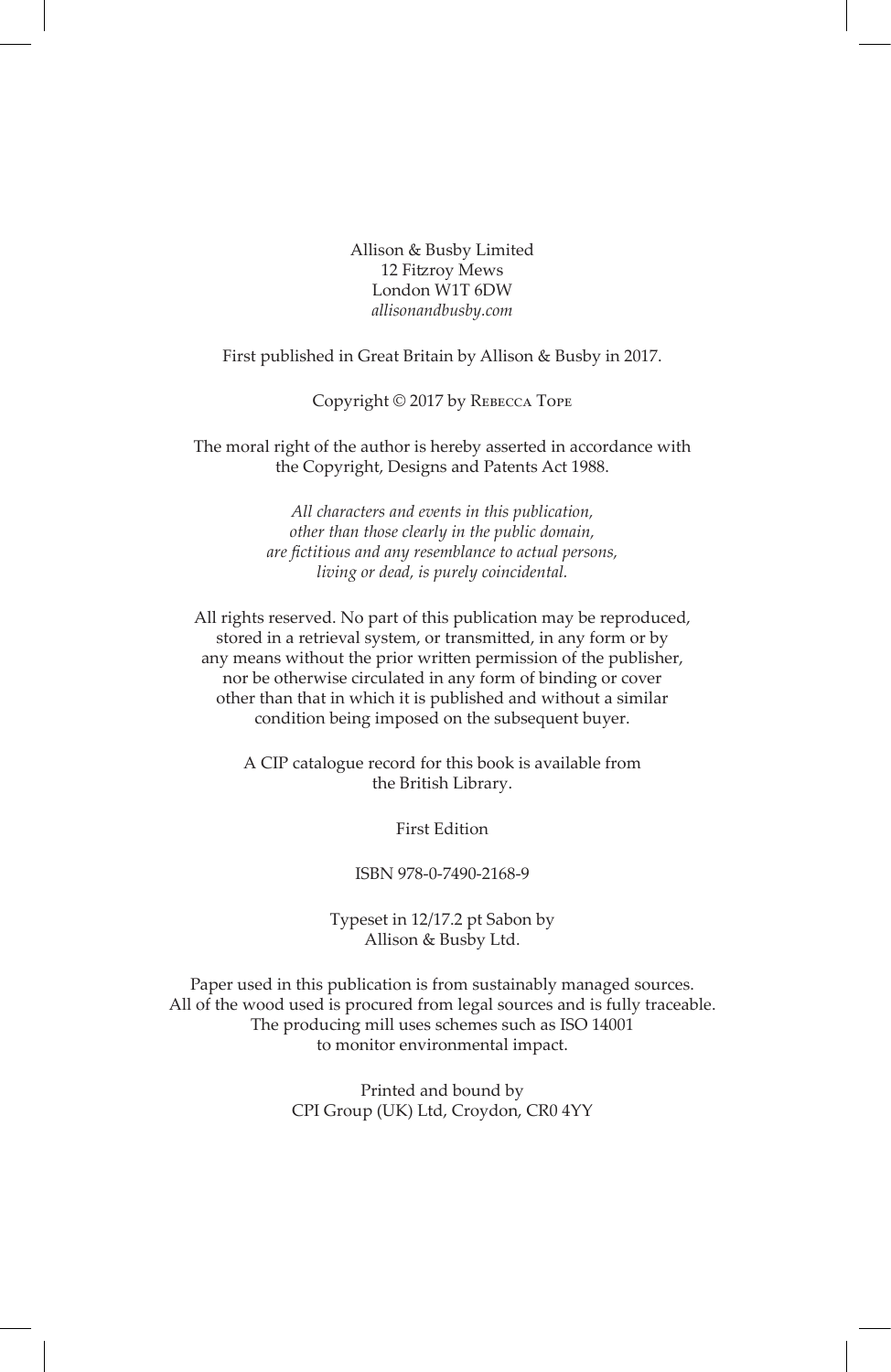## *Chapter One*

'For heaven's sake, Heps, get out of the way,' pleaded Thea, feeling ashamed of herself even as she spoke. The dog had one leg in plaster and could hardly be expected to move quickly. Combined with her physical handicap, she was also in need of constant reassurance that one day she would be able to run and jump again.

But it was the first day of the spring school term, and the household was in chaos. The children were every bit as demanding as the spaniel, in their different ways. Stephanie was adamant that only one particular headband was acceptable, and Timmy was making it very clear to everyone that school was a place full of torturers and criminals, and it was indefensible to make him go there.

Drew was in the room at the back of the house on the telephone to a man whose wife had died during the night. Sounds of family conflict were very much not permitted to filter through the closed door, which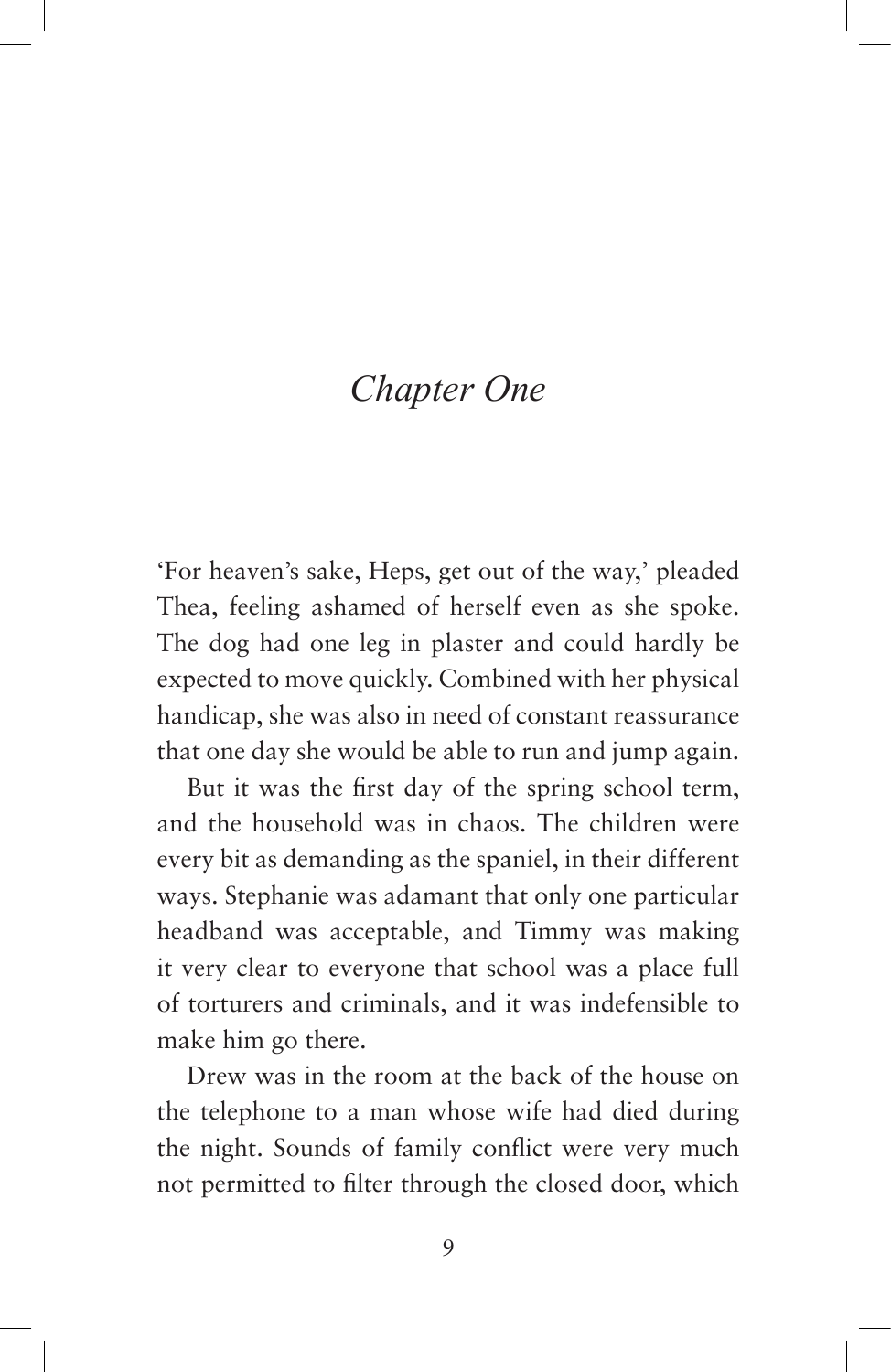left Thea on her own, trying to attend to every need.

'She can't help it,' said Stephanie, leaping to the dog's defence. 'Don't shout at her.'

'I wasn't,' said Thea, with a strong sense of being unjustly accused. 'But I can't move with her at my feet all the time. How can I find your headband if I can't even go into the hall without kicking the dog?'

'You can't *kick* her!' protested Timmy, his face full of horror.

'No I know I can't. That's why I'm stuck here, and you're going to be late for the bus.'

It was obvious that Timmy thought this an outcome devoutly to be wished. 'Here it is, still in my bag,' Stephanie discovered. 'It must have been there for *ages*. Since we broke up last term, in fact. It smells.' She sniffed at the strip of blue satin. 'Pooh!'

'Why? What else is in there?' Thea asked warily. She had a sneaking feeling that she had simply left the bag unexamined for two and a half weeks. 'Let's have a look.' She pulled out a plastic bag containing the mildewed crusts of lunchtime sandwiches and a furry apple core. 'Could be worse,' she muttered. 'The smell's just your trainers. You haven't needed them over Christmas.' She turned to the small boy. 'What about you, Tim? What's been left in your bag all holiday, I wonder?'

He tipped the mini-rucksack upside down and nothing whatsoever fell out of it. 'I emptied it in my room,' he said, 'on the first day of the holidays.'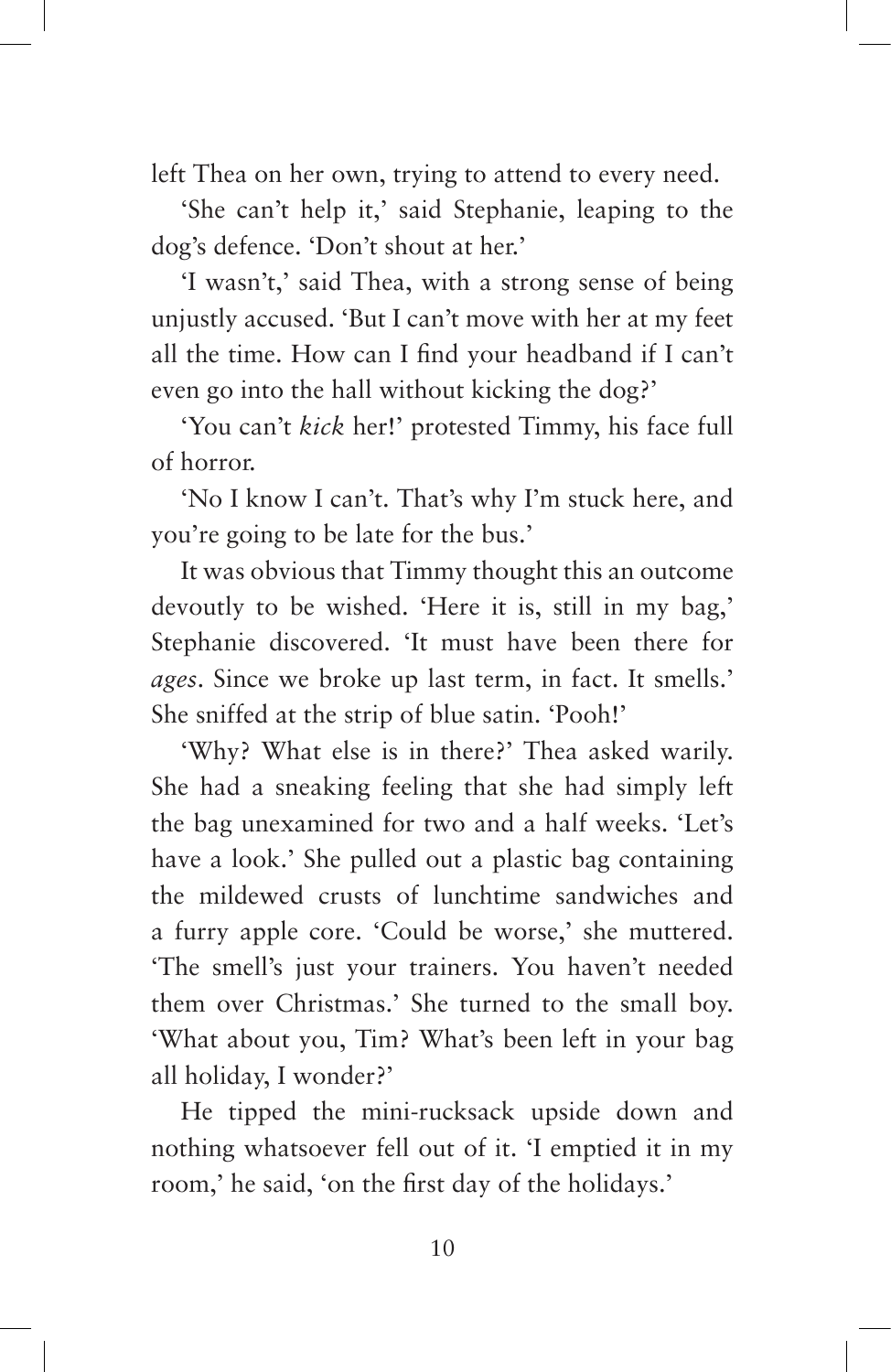'Well done, you,' she approved. 'I'm glad one of us has got some sense.'

The child made no reply, but merely sighed.

'Where's Daddy?' asked Stephanie.

'You know perfectly well he's on the phone.'

'I want him to kiss us before we go. It's a new term – it's special. Timmy wants it as well.'

'The bus goes in two minutes. You've got to go *now*. You can't miss it on the first day – they might give your seats to someone else, and then I'd have to drive you every morning.' Thea had worked hard to get permission for the children to travel on the school bus, despite living under the requisite two miles away. Timmy had seemed terribly young to be consigned to such a form of travel, but his sister promised to watch out for him, and the previous term had seen them collected and returned without mishap, five days a week.

It was in no way her fault that Drew was unavailable to kiss his children goodbye. That she was getting the fallout from it was inevitable and not unduly burdensome. She felt no resentment about it. But she noticed it, just the same. She noticed everything, from the way everyone automatically assumed she would step into the role of general family organiser, to include everything from meals, clothes, housework, timetables and health matters to the absence of space, either physical or emotional, for her to be herself – whoever that might be. Thea Osborne had mutated into Thea Slocombe, and the new person was often hard to recognise.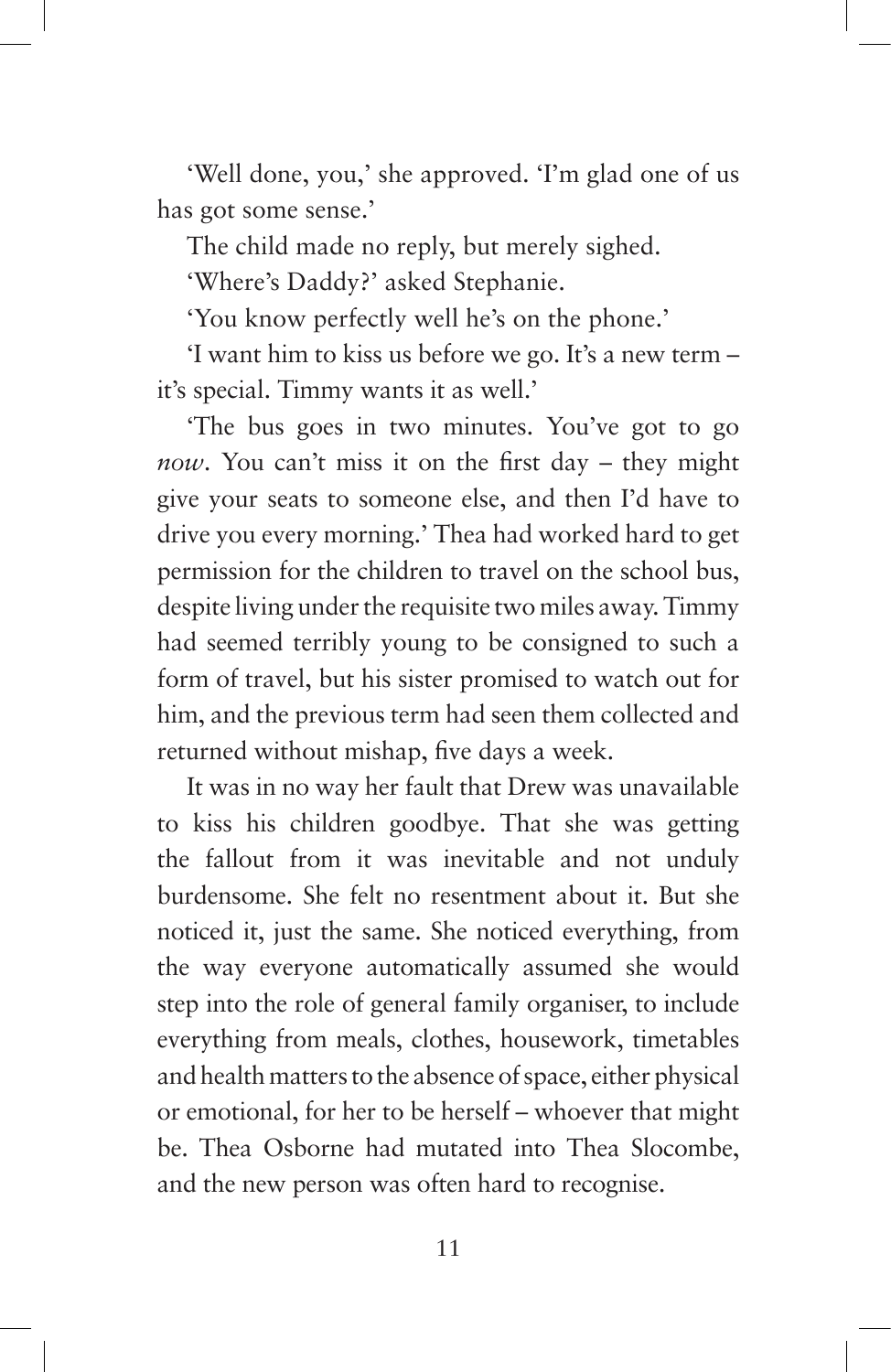She had spent half her life as Osborne, having married young and been widowed twenty years later. Drew Slocombe had come along quite out of the blue, here in Broad Campden. They had fitted together like magic, knowing – as they afterwards insisted – from that first day that they would end up as a couple. Now they were married and she had become a replacement mother for the two children, their own mum having died not too long ago. It had taken her a foolishly long time to accept that she was well and truly a stepmother, with everything that label entailed. While the fairy tales dealing with the subject held virtually no overt relevance to the new-made Slocombe family, the daily detail, the ever-present sense of responsibility, had been a slowly burgeoning shock. It was so far from the future she had imagined for herself that she was still not entirely convinced that it was real.

The children had been gone for three minutes when Drew reappeared. Having waved to them from the doorstep, Thea was sitting with a mug of tepid coffee thinking of nothing. Drew glanced around the kitchen, made a little face of regret and bent to scoop Hepzibah into his arms. 'How's our patient this morning?' he crooned. 'Does it hurt, I wonder?' He stroked the animal gently as she flopped awkwardly on his arm. A cocker spaniel, with all her weight at the front end, she was never easy to carry. Drew had only recently begun to do it, apparently feeling a need to demonstrate his affection for her.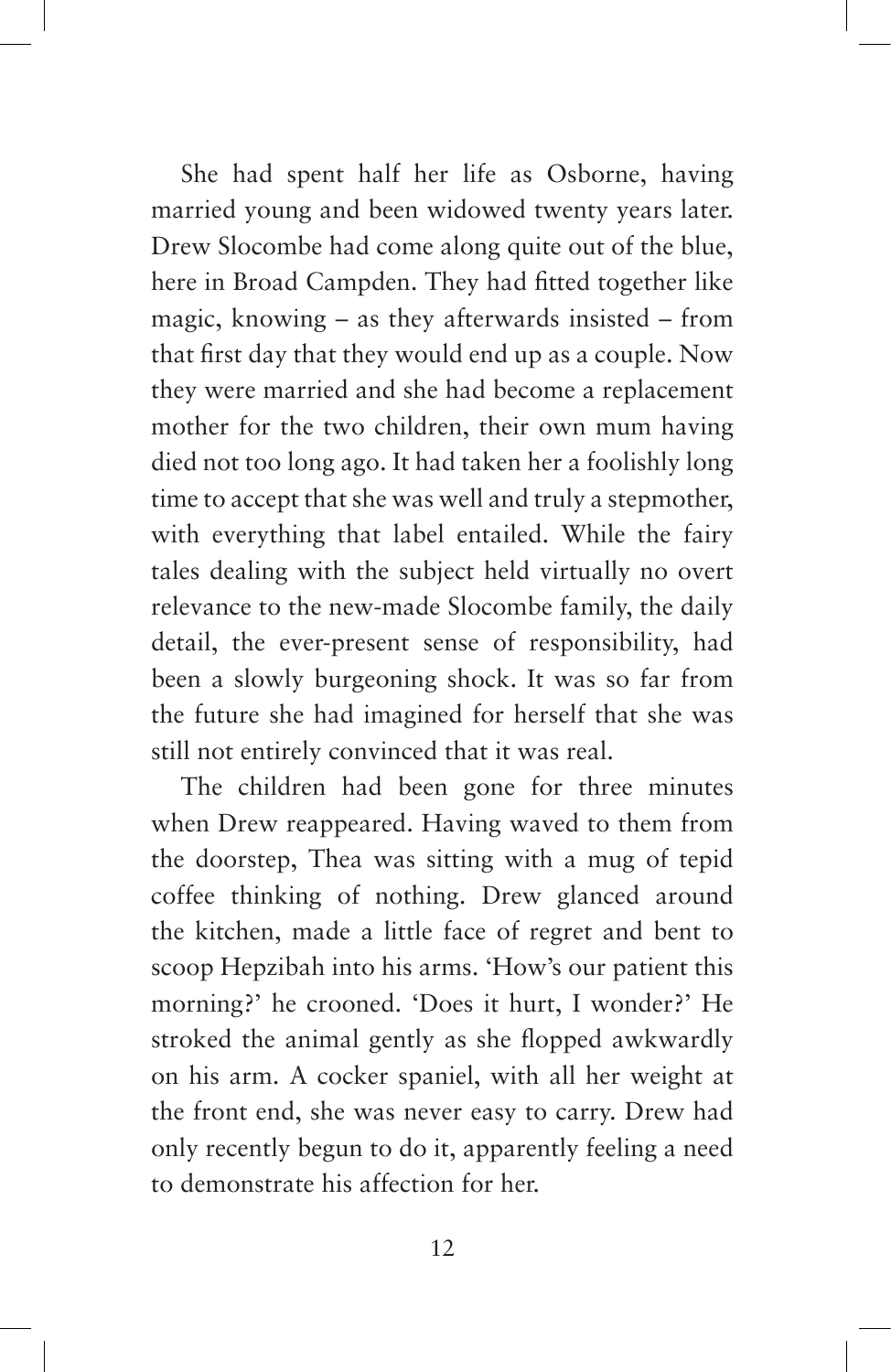'She's getting lumpy,' he observed, pulling at a section of matted hair over one haunch. 'Ought to have a haircut at the poodle parlour.'

'Put her down,' said Thea. 'You missed the children. They were hoping for a goodbye kiss.' *And so was I*, she added silently. Not goodbye, but good morning. As far as she could recall, Drew had not so much as looked at her since the alarm had gone off at seven-fifteen.

He very carefully let the dog slide to the floor. 'That was a funeral,' he said. 'Completely out of the blue. He wants it on Monday next week.'

It was currently Tuesday. 'Is that a problem?' she asked.

'No, not really. It means more work for Andrew, which'll please him. In fact, he's going to be flat out for the rest of the week. We've got Miss Temple on Friday, and three separate lots of people want to come with trees on Saturday.'

'In January? Is that sensible?'

'Apparently you can plant bare-root things during the winter, so long as there's no hard frost. I didn't think I should argue.'

'No.'

'Are you okay?'

She sighed. 'Oh, yes. First day of term. Tasks left undone. Stephanie's schoolbag hadn't been emptied since the end of last term and we couldn't find her headband. It was in the bag, which was quite smelly. My fault, obviously. And I still don't understand the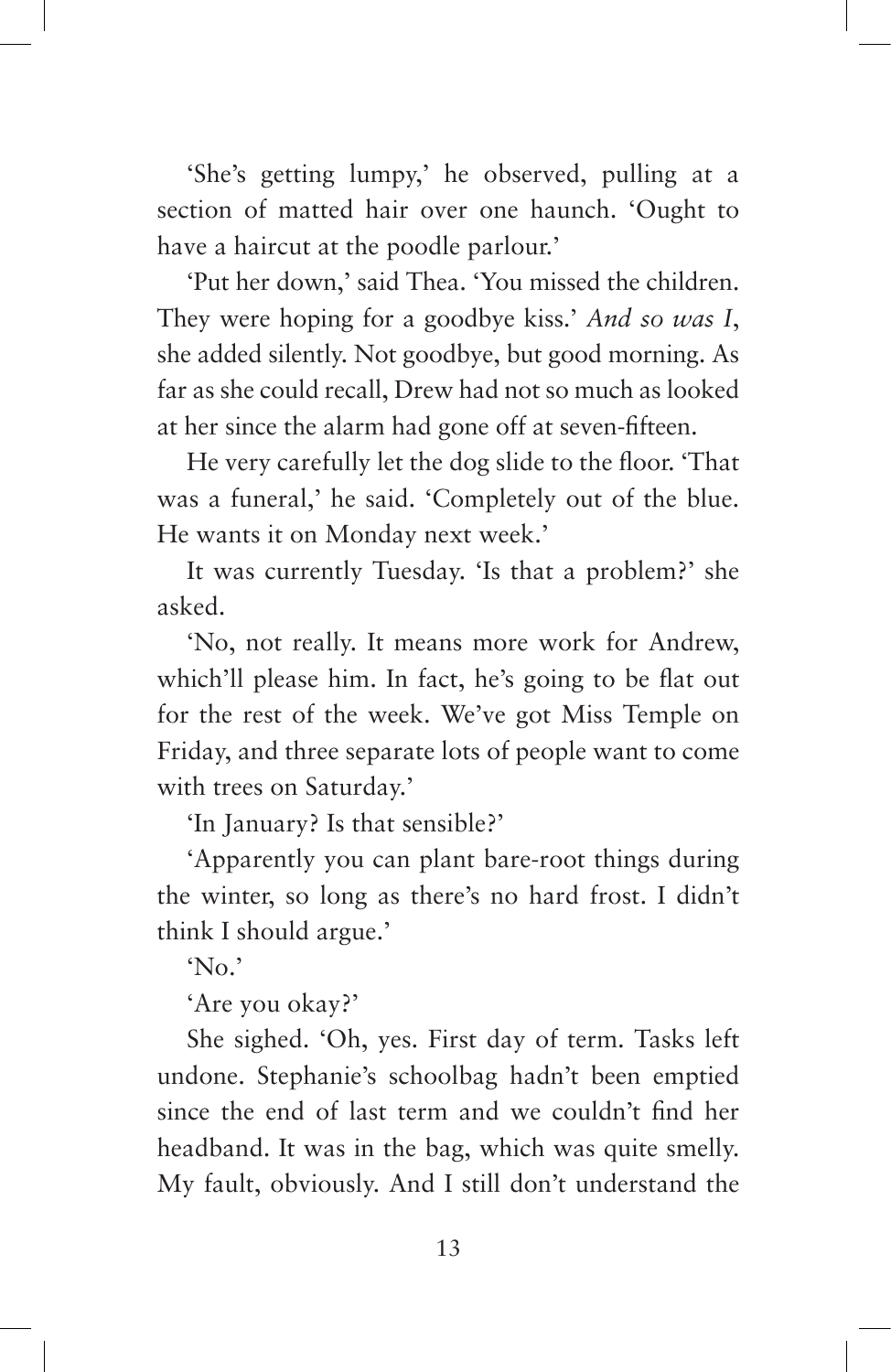system for school dinners that they're doing now. It's going to be a nightmare.'

'I used to do their packed lunches every day. I did it for about two years. You get into the swing of it. Buy stuff in bulk – that's the secret.'

'I know the theory. But now it's cooked dinners for two days and sandwiches for three. How will that work? And the obesity police will check everything I give them and hold them up to ridicule if there's a Wagon Wheel.'

'I've got to give a talk to the local radio people this afternoon. I mean – they're going to come here and ask questions and then broadcast it a few hours later. I wanted to think up something that sounded really up to date and innovative.'

'Have you made any notes for it?'

He shook his head. 'All I can think of is what's wrong with our field. It would never have been chosen as a burial ground by anybody who knew what they were doing. It's too low-lying, too shady and too far from the church.'

'You can make all those things sound like advantages if you try. It's working out well enough, isn't it?'

'It could be a lot better,' he persisted. The field had been left to him, along with the house, by a woman who had embraced the concept of green burials shortly before she died. Remaking her will in Drew's favour must have felt like an act of supreme generosity as she did it. The house was certainly a valuable gift by any standards. But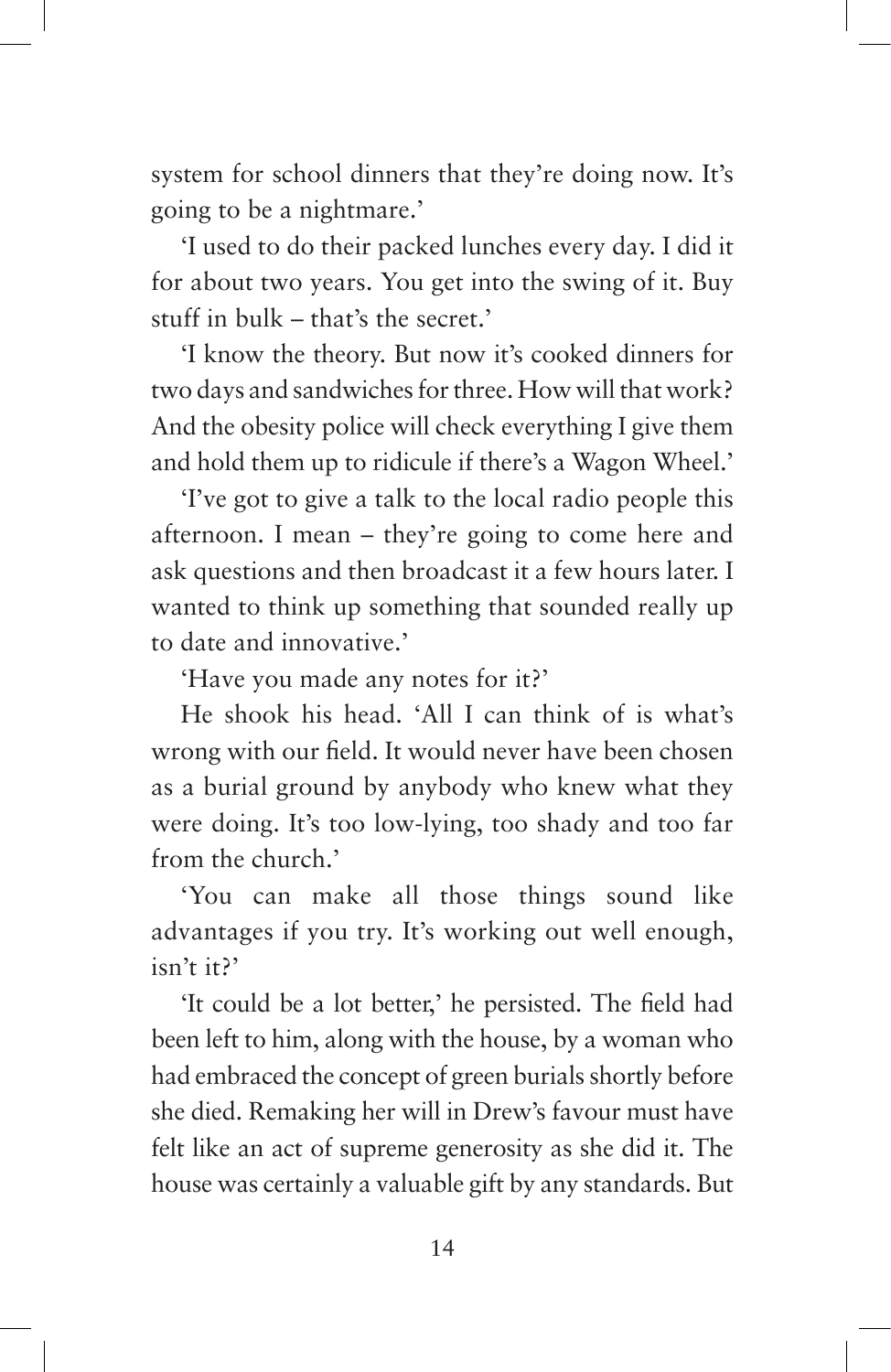the field was a distance away, the planning permission slow and complicated to obtain, and local attitudes still hovered on the fence between acceptance and rejection of such a business in their midst.

'Say something about New Year resolutions, and giving some thought to making a will, and keeping everything simple and affordable for the family,' she suggested.

He pulled a face indicative of scepticism and impatience. 'It doesn't sound very positive,' he objected. 'I get the feeling I should be aiming much more for the aesthetic side of it. How every grave can be individually designed, to reflect the person's character.'

'More of those embroidered felt shrouds, I suppose. I don't know why it is, but I can't take them seriously.'

'People like them,' he said vaguely. 'But they mostly change their minds when they hear the price.'

'Drew . . .' She had no idea what she was going to say. She felt tired, with nothing to look forward to. Christmas was over, with a stack of greetings cards on the windowsill and a large bag of crumpled wrapping paper behind the sofa all there was left to show for it. She had been intending to smooth out the paper in the hopes of using it again. The cards were too fresh to throw away, but were entirely useless. She remembered her grandmother cutting them up for labels the following year, and entertained the idea for a brief moment. But there were too many of them, and they would only create clutter in the intervening eleven months.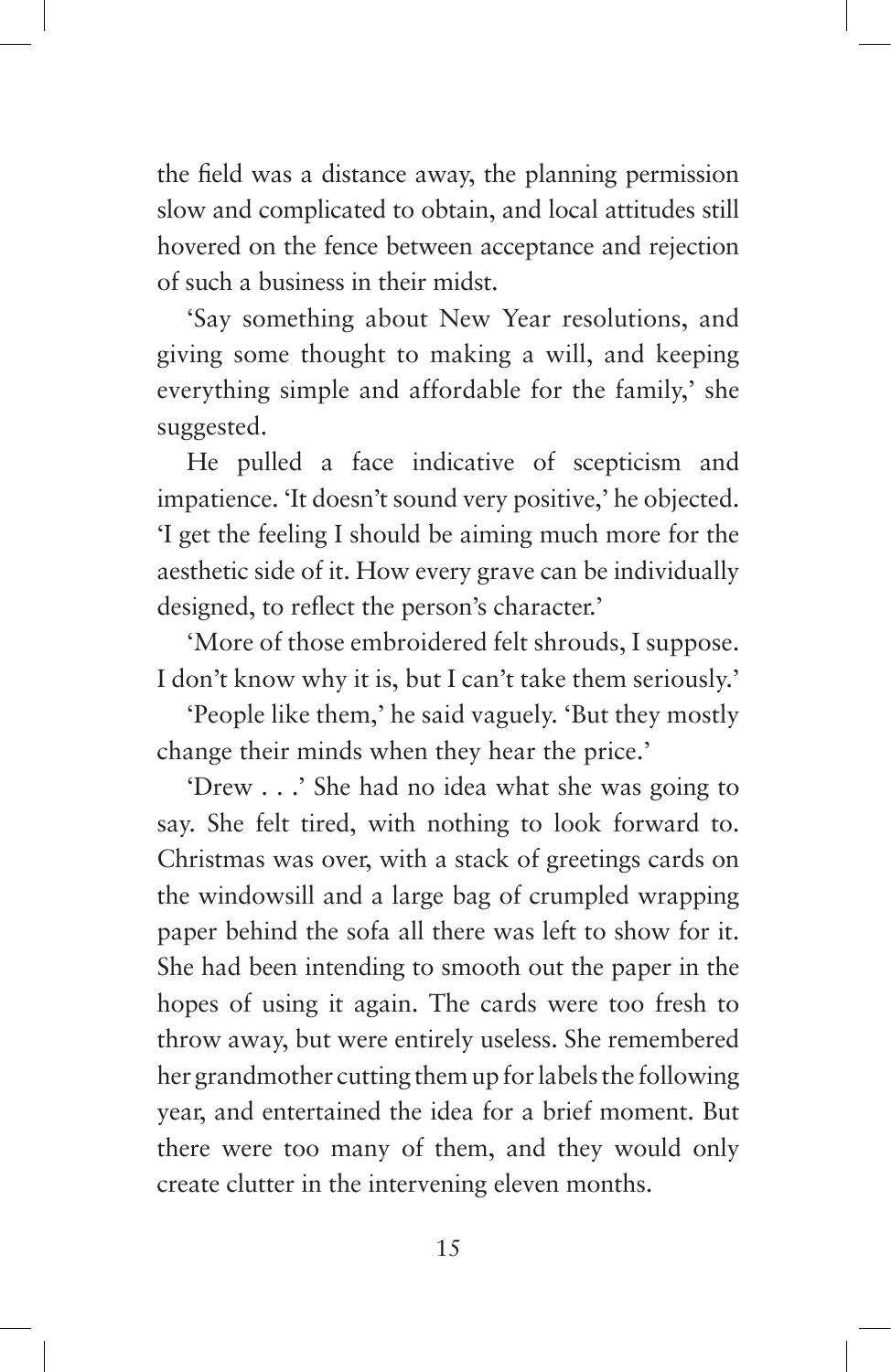'What?' For the first time that day he looked into her face. 'What's the matter? You're not really okay at all, are you?'

'Oh, it's nothing in particular. I'm just a bit frazzled. It's the sixth of January – isn't that supposed to be a national day of depression or something?'

'Is it? Sounds barmy to me. Like a government edict to be miserable.'

'It's probably next week, now I come to think of it. But you can understand it. Short days. Too much family jollity. Overeating and drinking. No wonder everybody feels a bit sick.'

'I don't. I'm looking forward to a promising new year. I hate to say it, but I really am counting my blessings.'

'You're disgusting. What happened to worrying about your talk and providing innovations for your customers?'

'I wasn't really worried; just thinking aloud. It'll be fine when it comes to the point. After all, everybody who'll be interested is going to be over eighty, in all likelihood, and quite happy with something traditional.'

'Traditional? What's traditional about being buried in a shallow hole in a field with a tree for a memorial? No church, no hymns or fancy flourishes. No, my love, your customer base is the mavericks of this world, and you know it. Not every eighty-year-old is a conformist, anyway. Especially these days.'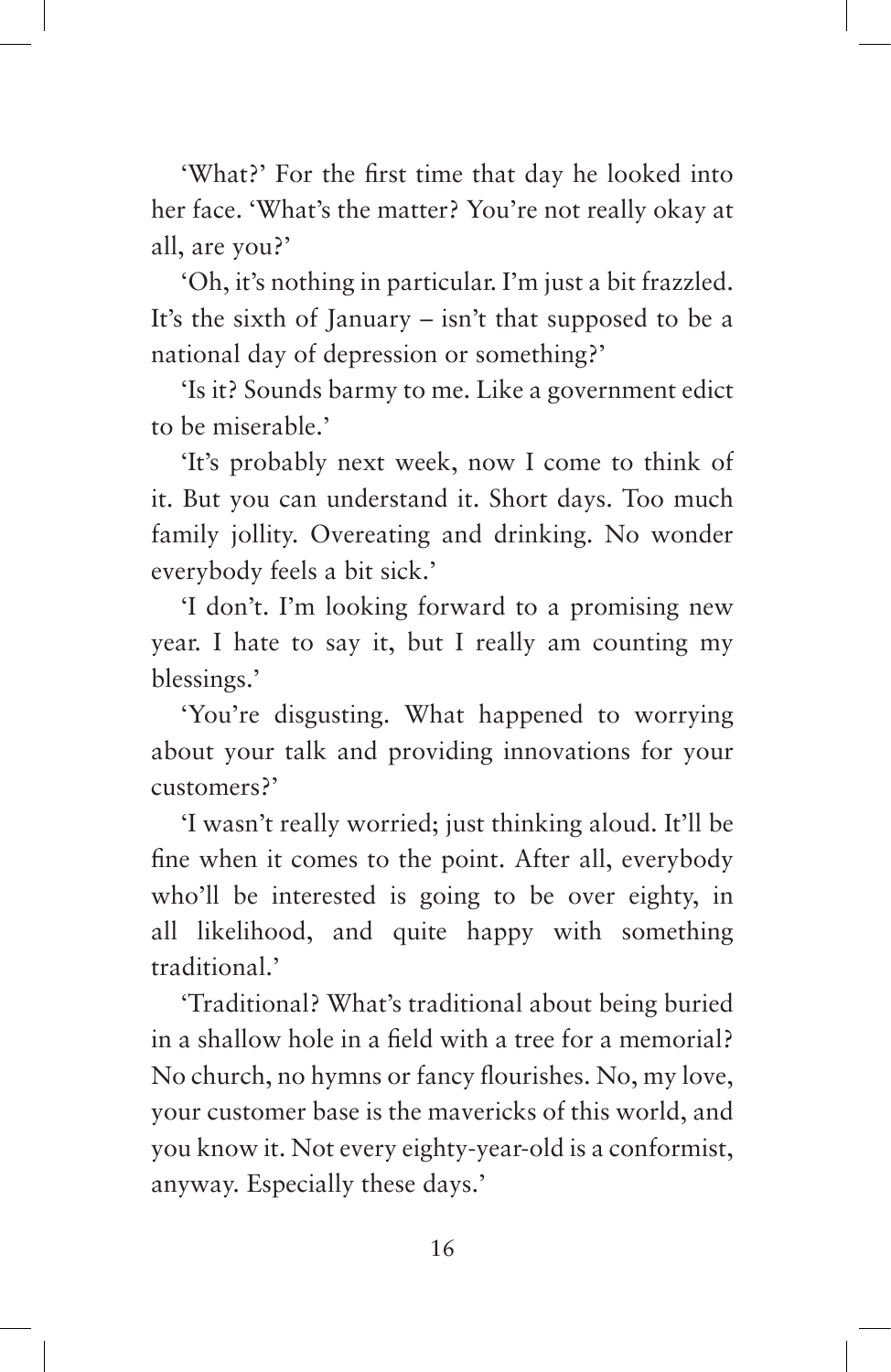He smiled at her, patient as always. 'Depends how far you go back through history, I suppose. I'm thinking nineteenth-century tradition. I agree with you, if we're talking twentieth. And the twenty-first has still not decided what it thinks about anything.' Drew's innumerable virtues – tolerance, patience, benevolence – had not faded or changed in the months since their marriage; Thea's awareness of her own imperfections had intensified as a result. The imbalance made her search for flaws in him. Surely nobody could be as perfect as he often seemed to be? And wouldn't it be impossible to endure if you turned out to have married a paragon?

One of his characteristics was to address discomfort or discord head-on. 'I am very far from perfect,' he regularly assured her. 'I'm afraid of lots of things, lazy, unobservant, impatient of trivia . . .' His list would generally fizzle out at that point. They both knew, but did not mention, that his greatest and most serious failing was in his relationship with his son. Timmy had been an intruder into the cosy family circle of Drew, Karen and Stephanie. He had brought noise and worry and inconvenience in his wake. A fractious baby, demanding at first and then all too dreadfully *un*demanding as he seemed to grasp the limitations of the situation. His mother had almost died when he was still a toddler, and never fully recovered her health. The deficiencies that he endured from that time on could be glimpsed in his eyes, from time to time.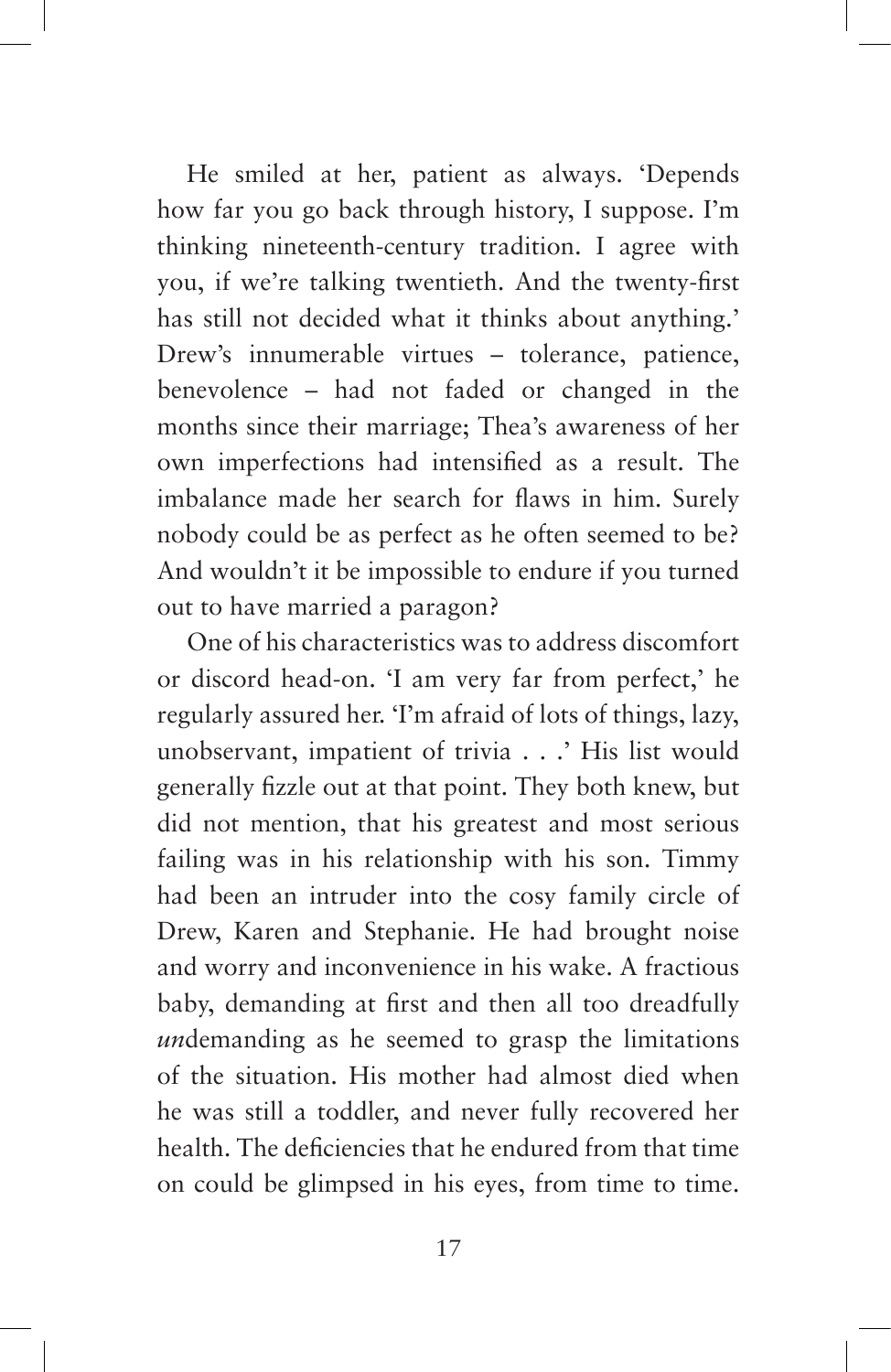Thea suspected that the other children at school could see it, and punished him accordingly for his frailty.

And she herself found it hard to give the child what he craved. She substituted – as Drew had done – an undue emphasis on the superficial. He was given his favourite foods, electronic toys, the right clothes and shoes – as far as finances would allow. His school progress was closely monitored.

'Oh, well,' said Thea, after a silence. 'Better get on. The dog hasn't been out yet. She must be bursting.' Taking Hepzie for a walk had been reduced to a brief hobble to a corner of the garden, where she would obediently relieve herself. The broken leg had been the result of a farcical accident as Drew had been unloading two newly constructed coffins from his van. The dog had been sniffing interestedly at the fresh woody scent, jumping up at the exact moment that Drew lost his hold, and the whole thing slid to the ground on top of her. A sharp corner caught her femur, and despite the relative lightness of the coffin, the impact on the soft body was disastrous. 'I swear I heard the bone crack,' Drew said miserably, as they waited for the vet to diagnose the damage. Thea had heard the canine screams through two closed doors, and rushed to see what had happened. It had been Christmas Eve. The whole family piled into the car and dashed to the vet, who had to be summoned from a party. The resulting bone-setting and plastering had been traumatic and expensive, and Hepzie became a heroine in everybody's